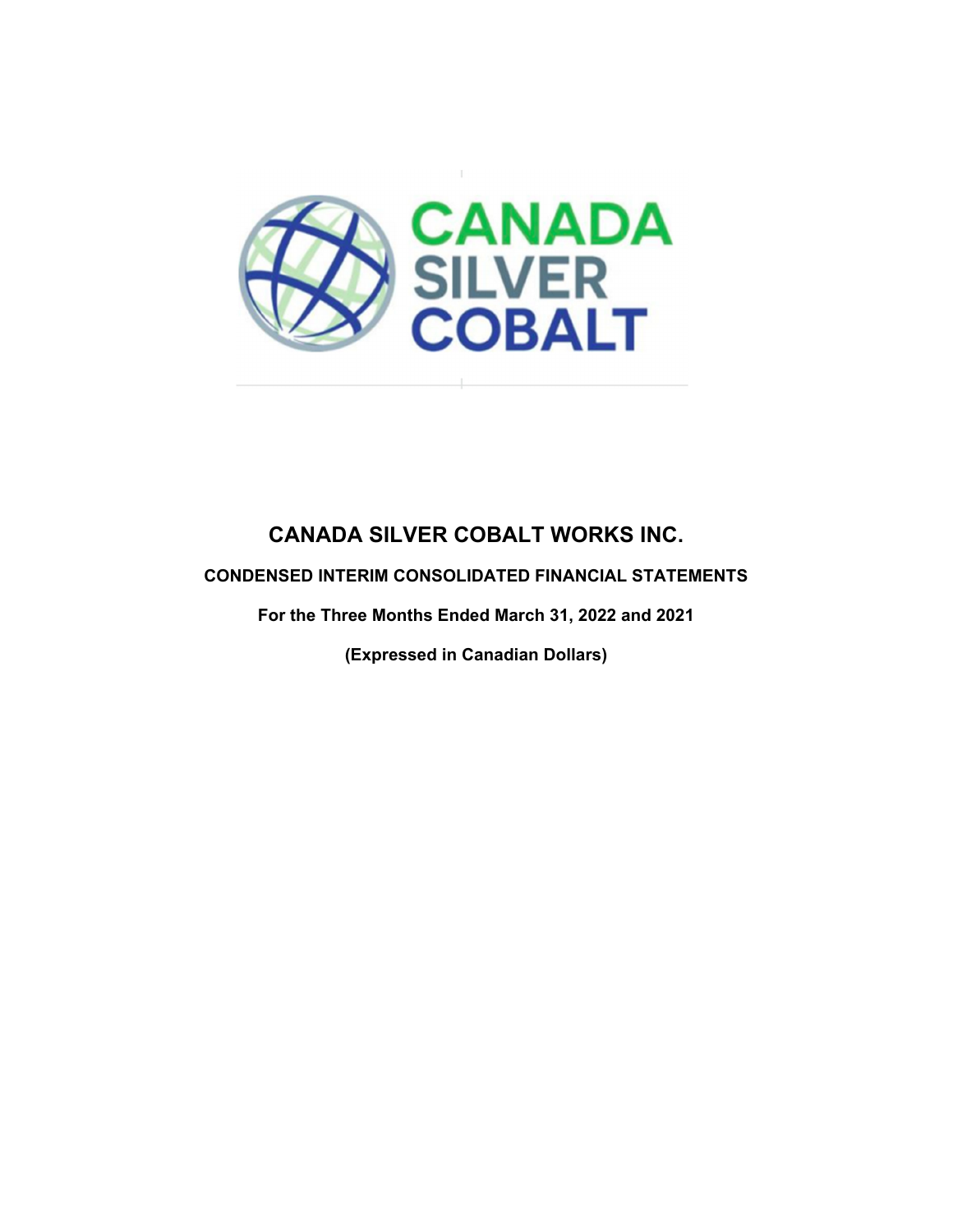#### **MANAGEMENT'S RESPONSIBILITY FOR FINANCIAL REPORTING**

The accompanying unaudited condensed interim consolidated financial statements of Canada Silver Cobalt Works Inc. (the "Company") are the responsibility of management and the Board of Directors.

The unaudited condensed interim consolidated financial statements have been prepared by management, on behalf of the Board of Directors, in accordance with the accounting policies disclosed in the notes to the unaudited condensed interim consolidated financial statements. Where necessary, management has made informed judgments and estimates in accounting for transactions which were not complete at the statement of financial position date. In the opinion of management, the unaudited condensed interim consolidated financial statements have been prepared within acceptable limits of materiality and are in accordance with International Accounting Standard 34 - Interim Financial Reporting using accounting policies consistent with International Financial Reporting Standards appropriate in the circumstances.

Management has established processes, which are in place to provide it with sufficient knowledge to support management representations that it has exercised reasonable diligence in that (i) the unaudited condensed interim consolidated financial statements do not contain any untrue statement of material fact or omit to state a material fact required to be stated or that is necessary to make a statement not misleading in light of the circumstances under which it is made, as of the date of, and for the periods presented by, the unaudited condensed interim consolidated financial statements and (ii) the unaudited condensed interim consolidated financial statements fairly present in all material respects the financial condition, results of operations and cash flows of the Company, as of the date of and for the periods presented by the unaudited condensed interim consolidated financial statements.

The Board of Directors is responsible for reviewing and approving the unaudited condensed interim consolidated financial statements together with other financial information of the Company and for ensuring that management fulfills its financial reporting responsibilities. An Audit Committee assists the Board of Directors in fulfilling this responsibility. The Audit Committee meets with management to review the financial reporting process and the unaudited condensed interim consolidated financial statements together with other financial information of the Company. The Audit Committee reports its findings to the Board of Directors for its consideration in approving the unaudited condensed interim consolidated financial statements together with other financial information of the Company for issuance to the shareholders.

Management recognizes its responsibility for conducting the Company's affairs in compliance with established financial standards, and applicable laws and regulations, and for maintaining proper standards of conduct for its activities.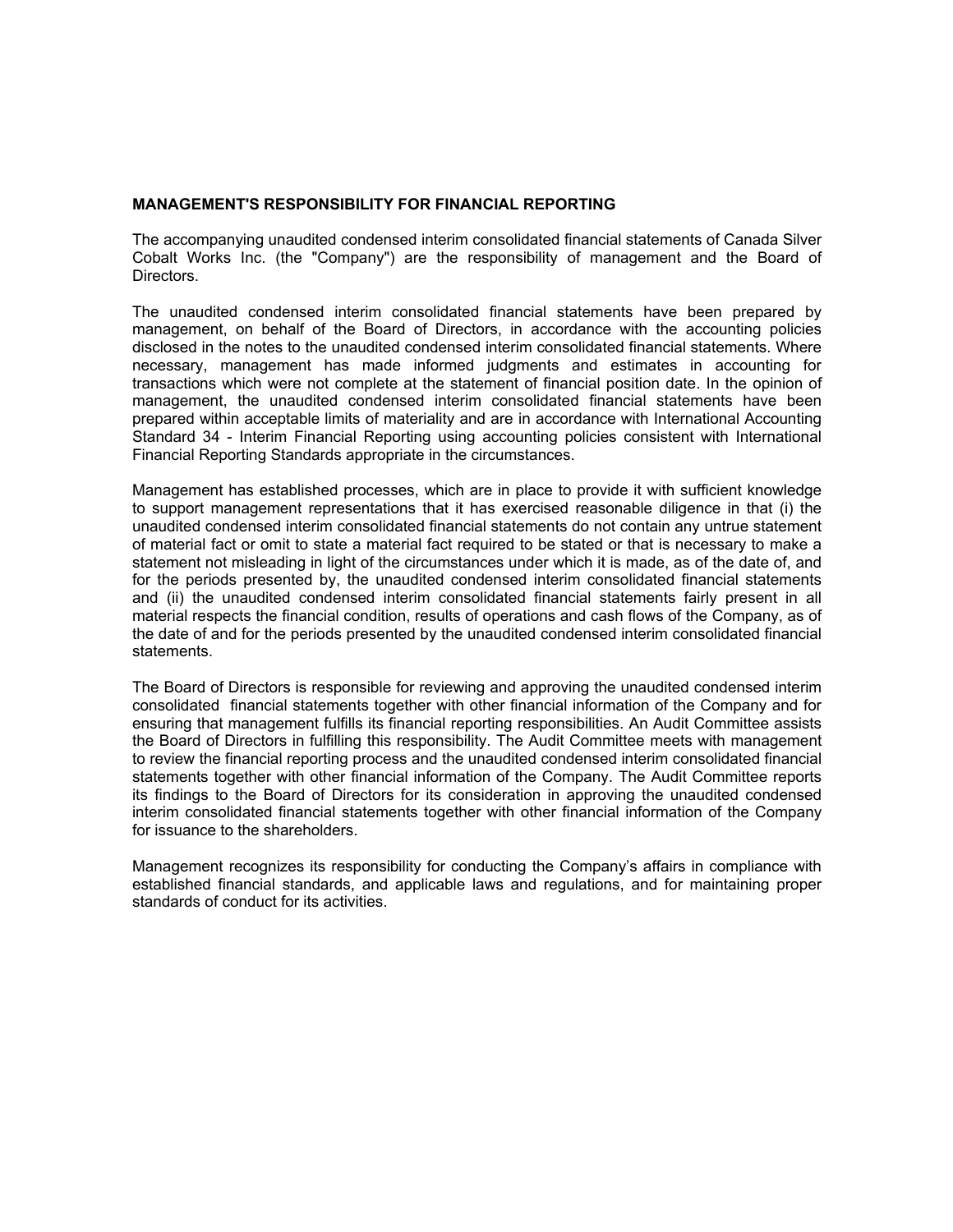Condensed Interim Consolidated Statements of Financial Position (Unaudited - expressed in Canadian Dollars)

|                                        |              | As at          | As at          |
|----------------------------------------|--------------|----------------|----------------|
|                                        | <b>Notes</b> | March 31,      | December 31,   |
|                                        |              | 2022           | 2021           |
|                                        |              |                | (audited)      |
|                                        |              | \$             | \$             |
| <b>ASSETS</b>                          |              |                |                |
| <b>Current assets</b>                  |              |                |                |
| Cash                                   |              | 65,970         | 4,217,908      |
| Amounts receivable                     | 4            | 310,526        | 385,571        |
| Prepaid expenses                       | 9            | 392,746        | 415,644        |
| Marketable securities                  | 5            | 900,045        | 916,320        |
| <b>Total current assets</b>            |              | 1,669,287      | 5,935,443      |
| Property, plant, and equipment         | 7            | 1,914,174      | 1,967,387      |
| Due from Granada Gold Mine Inc.        | 4            | 1,562,957      | 862,957        |
|                                        |              |                |                |
|                                        |              |                |                |
| <b>Total assets</b>                    |              | 5,146,418      | 8,765,787      |
|                                        |              |                |                |
| <b>EQUITY AND LIABILITIES</b>          |              |                |                |
| <b>Liabilities</b>                     |              |                |                |
| <b>Current liabilities</b>             |              |                |                |
| Trade payables and accrued liabilities | 9            | 1,891,086      | 4,161,597      |
|                                        |              |                |                |
| <b>Total liabilities</b>               |              | 1,891,086      | 4,161,597      |
| <b>Equity</b>                          |              |                |                |
| Share capital                          | 8            | 53,662,446     | 53,533,544     |
| <b>Reserves</b>                        | 8            | 10,352,382     | 10,413,904     |
| Contributed surplus                    |              | 5,647,856      | 5,480,966      |
| Deficit                                |              | (66, 407, 352) | (64, 824, 224) |
|                                        |              |                |                |
| <b>Total equity</b>                    |              | 3,255,332      | 4,604,190      |
| <b>Total equity and liabilities</b>    |              | 5,146,418      | 8,765,787      |

**Nature of Business and Going Concern** (Note 1), **Exploration and Evaluation Projects** (Note 6), **Commitments and Contingencies** (Note 11) and **Subsequent Events** (Note 12)

**APPROVED BY THE BOARD:** 

*"Frank Basa" "Jacques Monette"* 

Director Director Director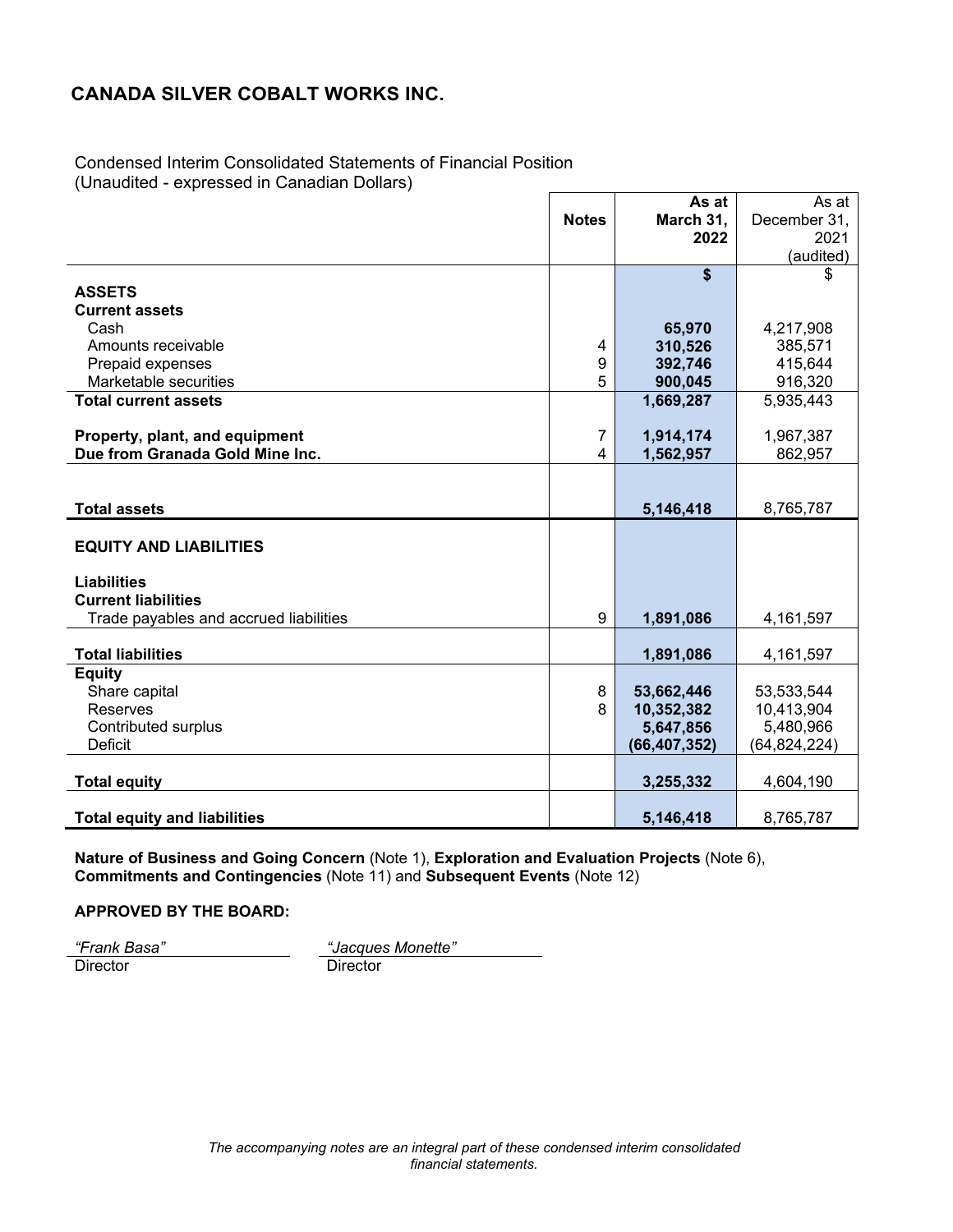Condensed Interim Consolidated Statements of Loss and Comprehensive Loss For the Three Months Ended March 31, 2022 and 2021 (Unaudited - expressed in Canadian Dollars)

|                                                                      | <b>Notes</b>   | March 31,<br>2022       | March 31,<br>2021 |
|----------------------------------------------------------------------|----------------|-------------------------|-------------------|
| <b>Expenses</b>                                                      |                | \$                      | \$                |
| Exploration and evaluation                                           | 6              | 1,894,725               | 2,058,307         |
| Corporate                                                            |                |                         |                   |
| Accounting and audit                                                 |                | 10,000                  | 16,000            |
| Admin and general expenses                                           |                | 82,959                  | 15,963            |
| Corporate development                                                |                | 96,000                  | 60,000            |
| Filing costs and shareholders' information                           |                | 160,638                 | 61,121            |
| Legal fees                                                           |                | 25,793                  | 7,208             |
| Marketing and communications                                         |                | 134,810                 | 273,130           |
| Consulting and professional fees                                     |                | 69,039                  | 125,043           |
| Salaries and wages                                                   |                | 10,814                  | 16,935            |
| <b>Temiskaming Testing Laboratory</b>                                |                | 141,331                 | 221,533           |
| Stock-based compensation                                             | 9              | 118,020                 | 88,904            |
| Travel, lodging and food                                             |                | 10,618                  | 5,394             |
| <b>Total corporate expenses</b>                                      |                | 860,022                 | 891,231           |
| <b>Other items</b>                                                   |                |                         |                   |
|                                                                      |                |                         | 189,871           |
| Other expenses<br>Premium on flow-through shares                     | 7              | 37,305<br>(1, 339, 242) |                   |
| Unrealized loss on marketable securities                             | 5              | 131,800                 | 618,250           |
| Gain on disposal of equipment                                        | $\overline{7}$ | (1, 482)                |                   |
| <b>Total other items</b>                                             |                | (1, 171, 619)           | 808, 121          |
|                                                                      |                |                         |                   |
|                                                                      |                |                         |                   |
| <b>Total expenses</b>                                                |                | 1,583,128               | 3,757,659         |
| Net loss and comprehensive loss for the period                       |                | (1,583,128)             | (3,757,659)       |
| Net loss per share - basic and diluted                               |                | (0.009)                 | (0.031)           |
|                                                                      |                |                         |                   |
| Weighted average number of shares outstanding - basic<br>and diluted |                | 176,089,140             | 121,401,345       |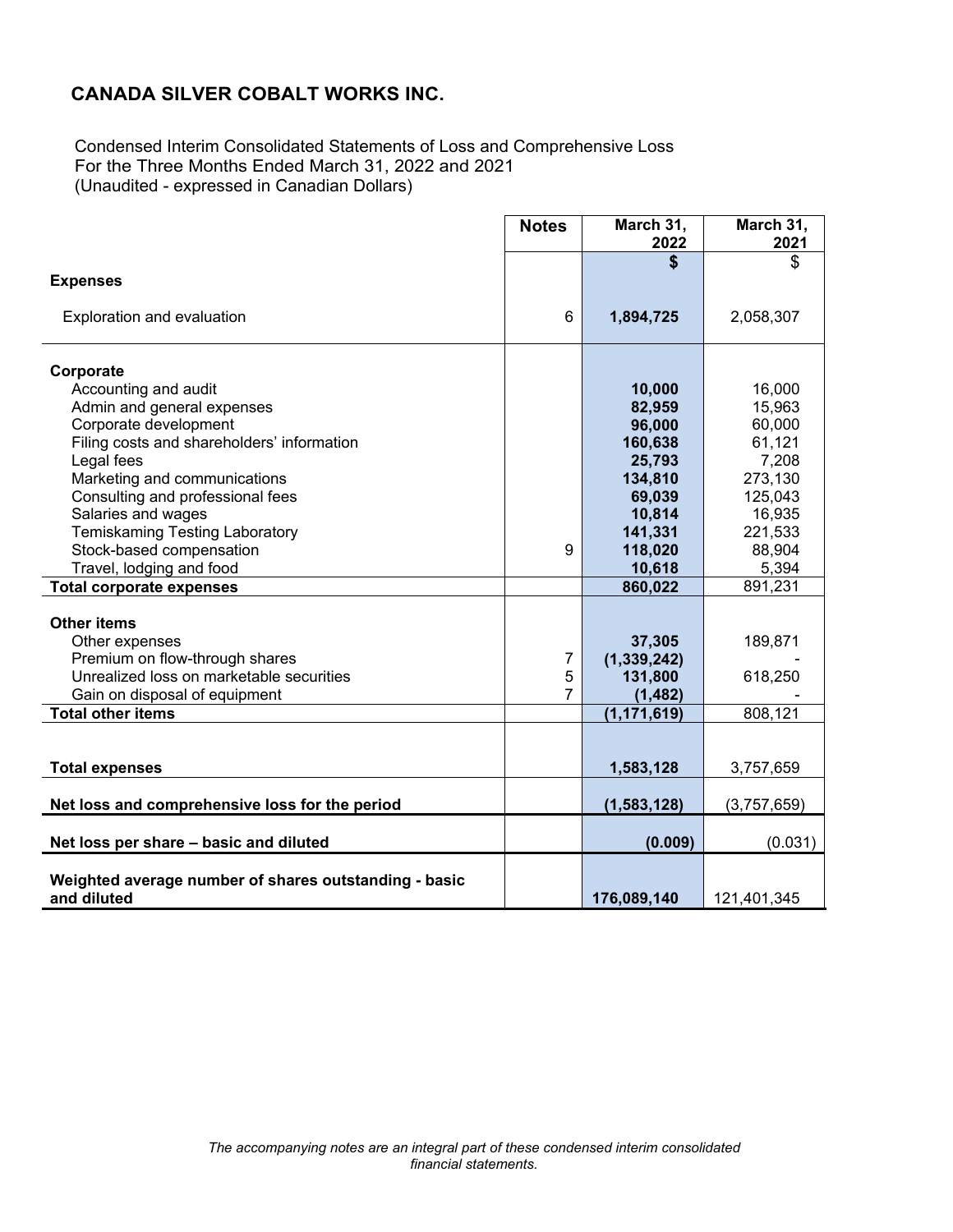Condensed Interim Consolidated Statements of Changes in Equity

|                                                              |               |              |                 |                    |                | <b>Total Equity</b> |
|--------------------------------------------------------------|---------------|--------------|-----------------|--------------------|----------------|---------------------|
|                                                              | Number of     | <b>Share</b> |                 | <b>Contributed</b> |                | (Deficit)           |
|                                                              | <b>Shares</b> | Capital      | <b>Reserves</b> | <b>Surplus</b>     | <b>Deficit</b> |                     |
|                                                              |               |              |                 |                    |                |                     |
| Balances, December 31, 2020                                  | 120,917,064   | 43,818,244   | 8,345,327       | 4,844,479          | (48, 410, 910) | 8,597,140           |
| <b>Exercise of warrants</b>                                  | 15,000        | 8,250        |                 |                    |                | 8,250               |
| Exercise of options                                          | 878,000       | 232,650      |                 |                    |                | 232,650             |
| Exercise of warrants - book value                            |               | 1,140        | (1, 140)        |                    |                |                     |
| Exercise of options - book value                             |               | 210,371      | (210, 371)      |                    |                |                     |
| Stock-based compensation                                     |               |              | 88,904          |                    |                | 88,904              |
| Net loss for the period                                      |               |              |                 |                    | (3,757,659)    | (3,757,659)         |
|                                                              |               |              |                 |                    |                |                     |
| Balances, March 31, 2021                                     | 120,810,064   | 44,270,655   | 8,222,720       | 4,844,479          | (52, 168, 569) | 5,169,285           |
| Private placements                                           | 54,842,752    | 11,698,391   | 2,147,686       |                    |                | 13,846,077          |
| Flow-through share premium                                   |               | (1,354,654)  |                 |                    |                | (1, 354, 654)       |
| <b>Exercise of warrants</b>                                  | 150,000       | 82,500       |                 |                    |                | 90,750              |
| Exercise of options                                          | 535,000       | 114,600      |                 |                    |                | 114,600             |
| Exercise of warrants -book value                             |               | 11,310       | (11, 310)       |                    |                |                     |
| Exercise of options - book value                             |               | 108,120      | (108, 120)      |                    |                |                     |
| Options and warrants cancelled or expired                    |               |              | (636, 487)      | 636,487            |                |                     |
| Issued for equipment and exploration and evaluation projects | 150,000       | 42,500       |                 |                    |                | 42,500              |
| Stock-based compensation                                     |               |              | 471,780         |                    |                | 471,780             |
| Share issue costs                                            |               | (1,439,968)  | 327,725         |                    |                | (1, 112, 243)       |
| Net loss for the period                                      |               |              |                 |                    | (12,655,655)   | (12,655,655)        |
|                                                              |               |              |                 |                    |                |                     |
| Balances, December 31, 2021                                  | 177,487,816   | 53,533,544   | 10,413,904      | 5,480,966          | (64, 824, 224) | 4,604,190           |
| <b>Exercise of warrants</b>                                  | 250,000       | 62,500       |                 |                    |                | 62,500              |
| Exercise of warrants -book value                             |               | 12,652       | (12, 652)       |                    |                |                     |
| Issued for exploration and evaluation projects               | 100,000       | 53,750       |                 |                    |                | 53,750              |
| Options expired                                              |               |              | (166, 890)      | 166,890            |                |                     |
| Stock-based compensation                                     |               |              | 118,020         |                    |                | 118,020             |
| Net loss for the period                                      |               |              |                 |                    | (1,583,128)    | (1,583,128)         |
| Balances, March 31, 2022                                     | 177,837,816   | 53,662,446   | 10,352,382      | 5,647,856          | (66, 407, 352) | 3,255,332           |

*The accompanying notes are an integral part of these condensed interim consolidated financial statements.*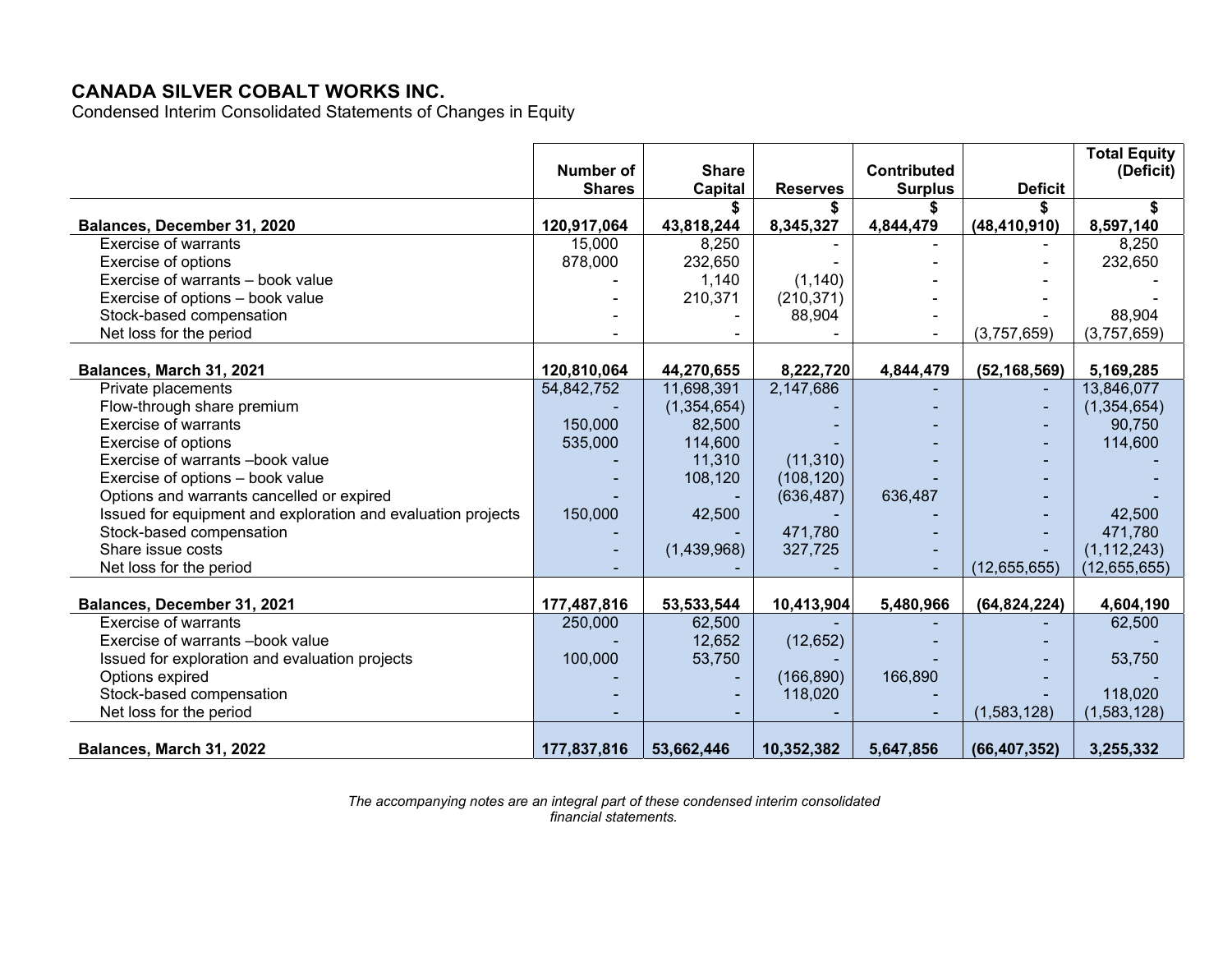### **CANADA COBALT WORKS INC. Condensed Interim Consolidated Statements of Cash Flows For the Three Months Ended March 31, 2022 and 2021 (Unaudited - expressed in Canadian Dollars)**

|                                                                                 |              | March 31,          | March 31,     |
|---------------------------------------------------------------------------------|--------------|--------------------|---------------|
|                                                                                 | <b>Notes</b> | 2022               | 2021          |
|                                                                                 |              | \$                 | \$            |
| <b>OPERATING ACTIVITIES</b>                                                     |              |                    |               |
| Loss before tax                                                                 |              | (1,583,128)        | (3,757,659)   |
| Adjustments for:                                                                |              |                    |               |
| Amortization                                                                    |              | 72,383             | 69,202        |
| Flow-through premium                                                            |              | (1, 339, 242)      |               |
| Stock-based compensation                                                        |              | 118,020            | 88,904        |
| Gain on sale of equipment                                                       |              | (1, 482)           |               |
| Unrealized loss on marketable securities                                        | 5            | 131,800            | 618,250       |
| Shares issued for exploration and evaluation projects                           |              | 53,750             |               |
| Operating cash flows before movements in working capital                        |              |                    |               |
| Amounts receivable                                                              |              | 75,045             |               |
| Prepaid expenses                                                                |              | 22,898             | 33,292        |
| <b>Current liabilities</b>                                                      |              | (931, 269)         | (344,369)     |
|                                                                                 |              |                    |               |
| Cash used in operating activities                                               |              | (3,381,225)        | (3,292,380)   |
| <b>INVESTING ACTIVITIES</b>                                                     |              |                    |               |
|                                                                                 |              |                    |               |
| Advances (to) from Granada Gold Mine Inc.                                       |              | (700,000)<br>6,000 | 700,000       |
| Proceeds on disposal of equipment                                               | 7<br>7       |                    |               |
| Purchase of property, plant, and equipment<br>Purchase of marketable securities |              | (23, 688)          | (329,007)     |
|                                                                                 | 5            | (115, 525)         | (2, 193, 250) |
| Cash used in investing activities                                               |              | (833, 213)         | (1,822,257)   |
|                                                                                 |              |                    |               |
| <b>FINANCING ACTIVITIES</b>                                                     |              |                    |               |
| Option and warrant exercise                                                     |              | 62,500             | 240,900       |
|                                                                                 |              |                    |               |
| <b>Cash from financing activities</b>                                           |              | 62,500             | 240,900       |
| Decrease in cash                                                                |              |                    | (4,873,737)   |
|                                                                                 |              | (4, 151, 938)      |               |
| Cash - beginning of period                                                      |              | 4,217,908          | 6,421,345     |
|                                                                                 |              |                    |               |
| Cash - end of period                                                            |              | 65,970             | 1,547,608     |

*The accompanying notes are an integral part of these condensed interim consolidated financial statements.*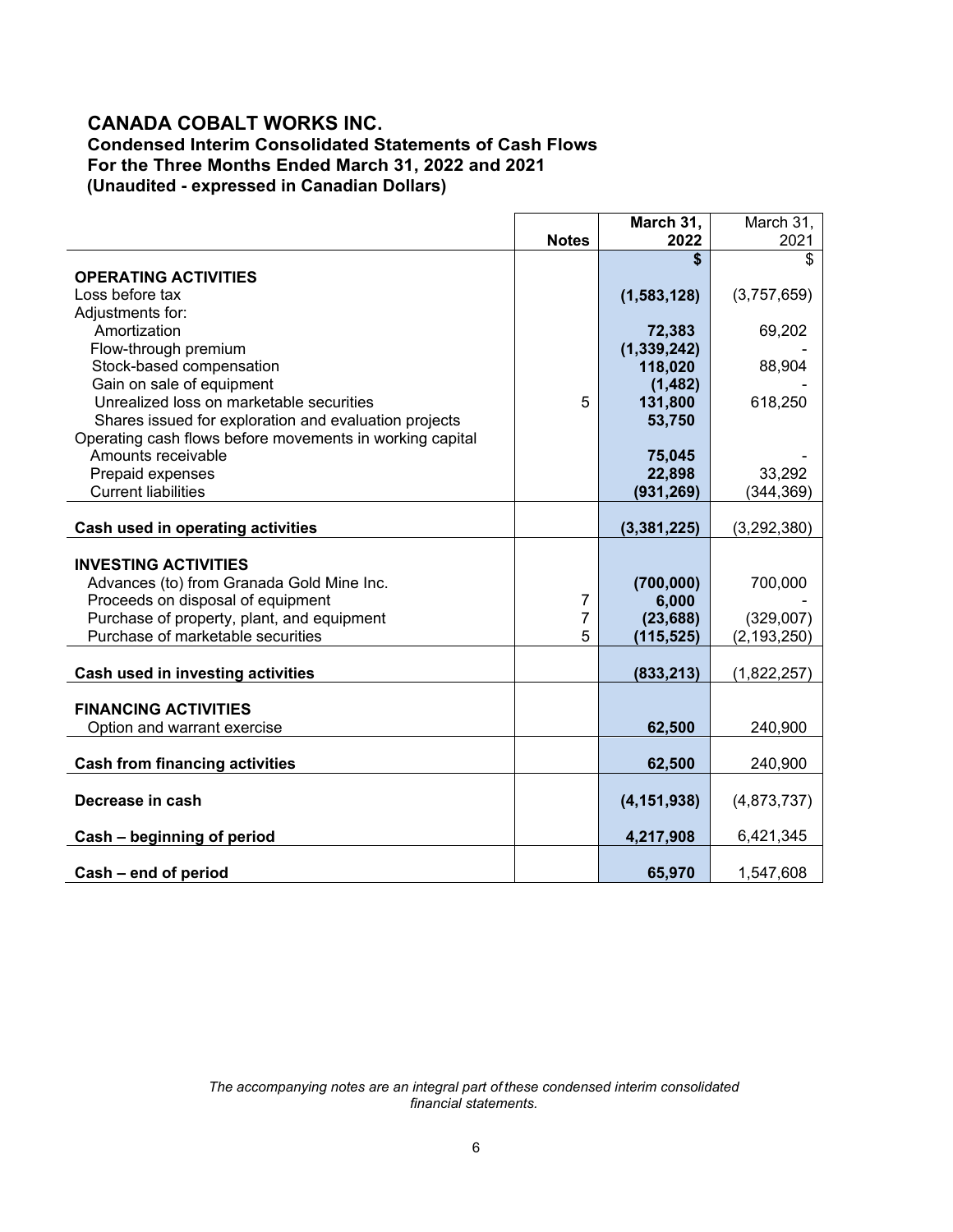(Unaudited - expressed in Canadian Dollars)

### **1. NATURE OF BUSINESS AND GOING CONCERN**

#### **Nature of business**

Canada Silver Cobalt Works Inc. ("CCW" or the "Company") was incorporated on April 29, 2005 pursuant to the Canada Business Corporations Act. The address of the Company's head office is 3028 Quadra Court, Coquitlam, BC V3B 5X6. CCW's principal business activities are the acquisition, evaluation, exploration and development of mineral properties. To date, the Company has not realized any revenues from its properties.

These condensed interim consolidated financial statements were approved by the Board of Directors on May 30, 2022.

Although the Company has taken steps to verify title to the properties on which it is conducting exploration and evaluation activities, and in which it has an interest, in accordance with industry standards for the current stage of exploration of such properties, these procedures do not guarantee the Company's title. Property title may be subject to unregistered prior agreements, government licensing requirements or regulations, social licensing requirements, non-compliance with regulatory and environmental requirements and aboriginal land claims.

#### **Going concern**

As at March 31, 2022, the Company had not yet achieved profitable operations, had a working capital deficiency of \$221,799 (December 31, 2021: working capital of \$1,773,846). For the period ended March 31, 2022 the Company incurred a net loss of \$1,583,128 (three months ended March 31, 2021: \$3,757,659), had cash outflow from operations of \$3,381,225 (three months ended March 31, 2021: \$3,292,380), had accumulated losses of \$66,407,352 (three months ended March 31, 2021: \$52,168,569) and expects to incur future losses in the development of its business. These items represent material uncertainties which cast significant doubt about the ability of the Company to continue as a going concern. The Company is in the process of exploring its properties and has not yet determined whether these properties contain economically recoverable reserves. The continued operations of the Company are dependent upon the discovery of economically recoverable reserves, the ability of the Company to obtain the financing to complete the necessary exploration and development of such property and upon attaining future profitable production or proceeds from disposition of the properties. Management is actively pursuing additional sources of financing, and while it has been successful in doing so in the past, there can be no assurance it will be able to do so in the future. See note 12(i).

These condensed interim consolidated financial statements have been prepared on a going concern basis and do not reflect the adjustments to the carrying values of assets and liabilities and the reported expenses and statement of financial position classifications that would be necessary if the Company were unable to realize its assets and settle its liabilities as a going concern in the normal course of operations. Such adjustments could be material.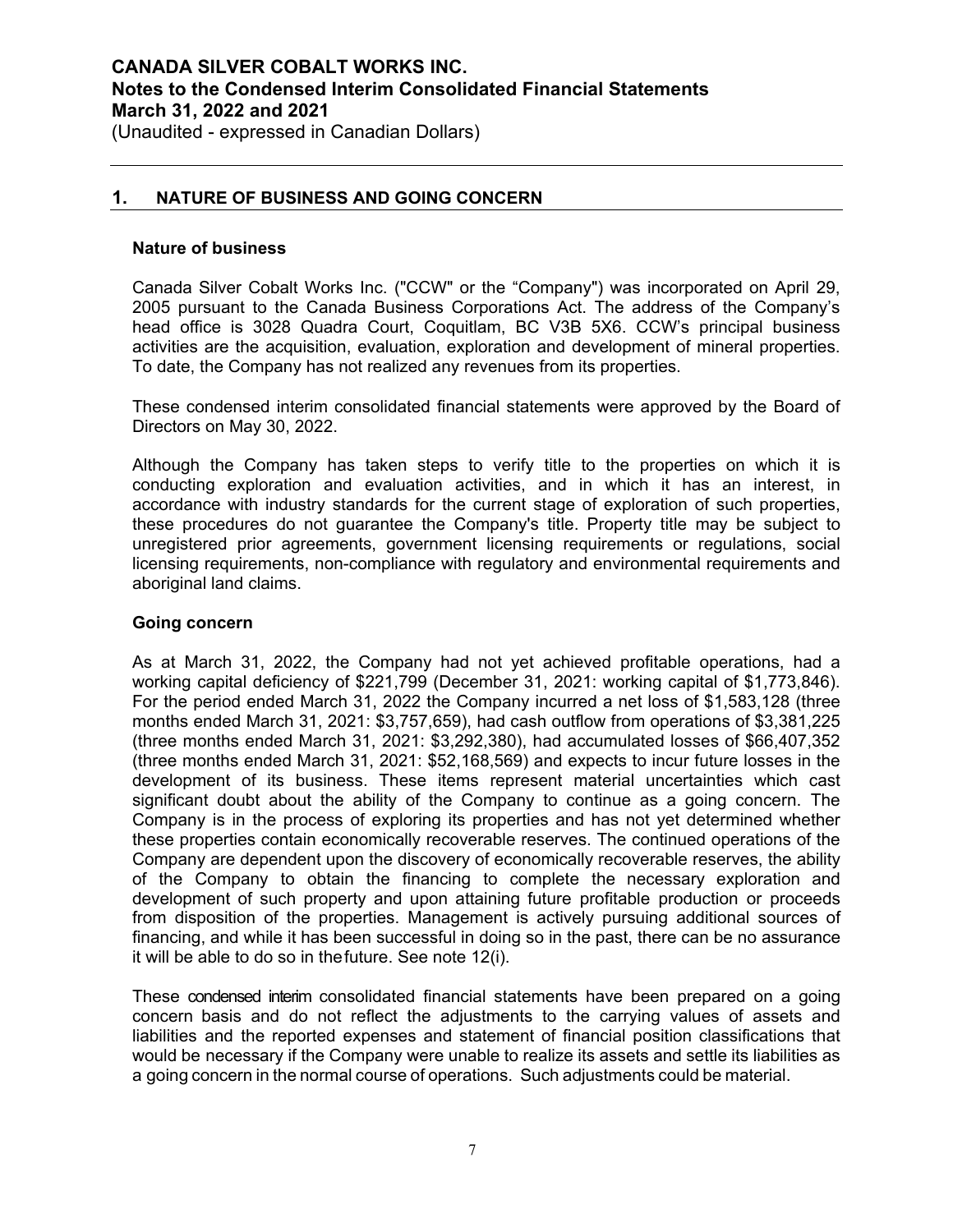(Unaudited - expressed in Canadian Dollars)

Since January 1, 2020, the outbreak of the novel coronavirus, specifically identified as "COVID-19", has resulted in governments worldwide enacting emergency measures to combat the spread of the virus. These measures, which include the implementation of travel bans, self-imposed quarantine periods and social distancing, have caused material disruption to businesses globally resulting in an economic slowdown. Global equity markets have experienced significant volatility and weakness. Governments and central banks have reacted with significant monetary and fiscal interventions designed to stabilize economic conditions. The duration and impact of the COVID-19 outbreak is unknown at this time, as is the efficacy of the government and central bank interventions. It is not possible to reliably estimate the length and severity of these developments and the impact on the financial results and condition of the Company, or on its ability to raise capital to fund exploration and operations, in future periods. While the Company has not been significantly impacted by the COVID-19 outbreak, it is not possible to reliably estimate the ongoing effect on the Company.

### **2. BASIS OF PRESENTATION AND STATEMENT OF COMPLIANCE**

### **Statement of Compliance**

These interim condensed consolidated financial statements have been prepared in accordance with IFRS applicable to the preparation of interim financial statements, including IAS 34, as required by National Instrument 52-107 sec. 3.2(1)(b)(ii), and do not include all the information required for full annual financial statements by International Financial Reporting Standards ("IFRS") as issued by the International Accounting Standard Board ("IASB"), and interpretations issued by the International Financial Reporting Interpretations Committee  $("IFRIC")$ .

These interim condensed consolidated financial statements should be read in conjunction with the Company's annual consolidated financial statements for the year ended December 31, 2021.

### **Basis of presentation and functional currency**

These condensed interim consolidated financial statements have been prepared on the historical cost basis except for certain financial instruments that have been measured at fair value. The condensed interim consolidated financial statements have been presented on an accrual basis except for cash flow information. The presentation and functional currency of the Company and its subsidiary is the Canadian dollar.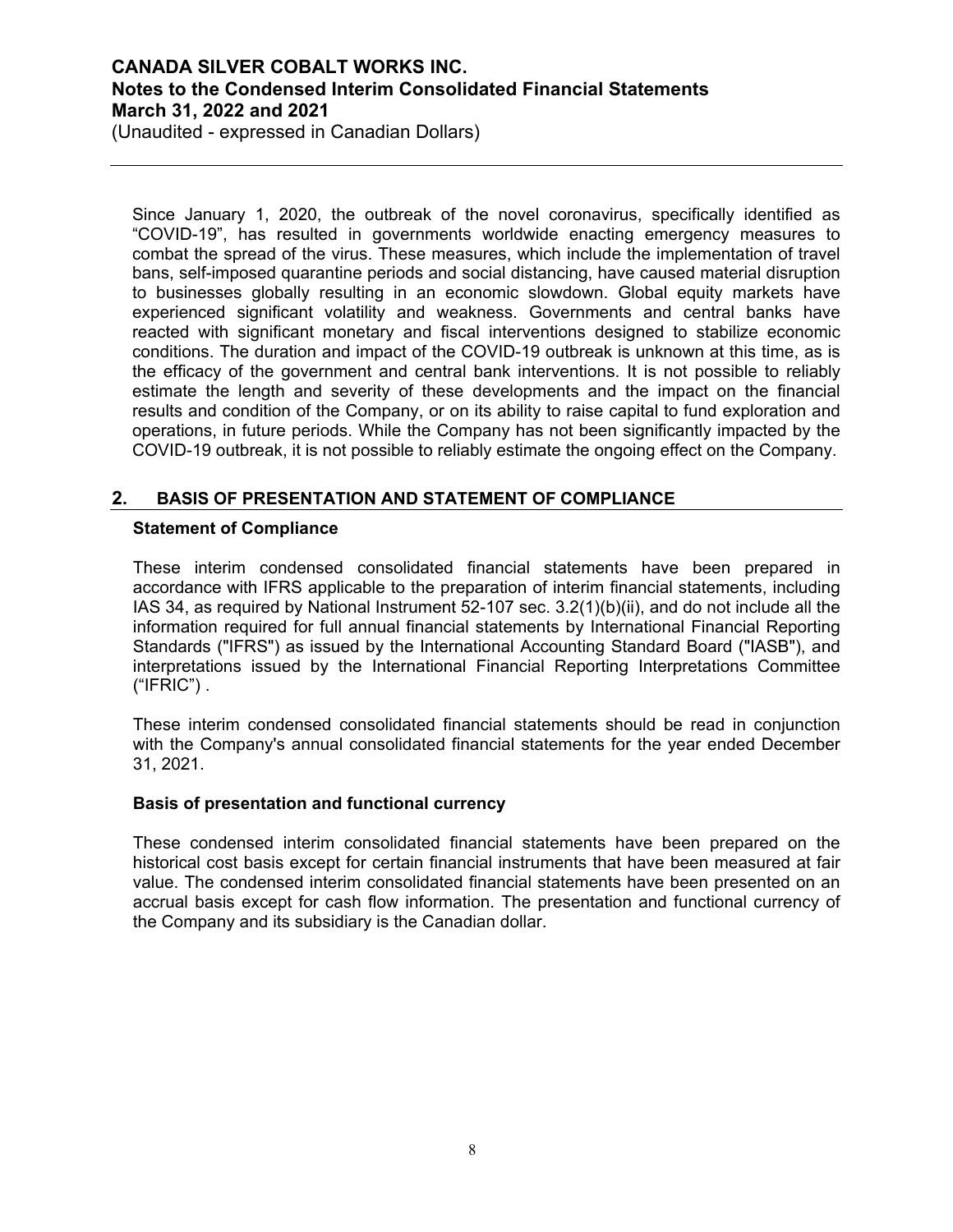(Unaudited - expressed in Canadian Dollars)

### **Significant accounting estimates and judgments**

The preparation of these condensed interim consolidated financial statements requires management to make judgments and estimates that affect the reported amounts of assets and liabilities at the date of the financial statements and reported amounts of expenses during the reporting period. Actual outcomes could differ from these judgments and estimates. The consolidated financial statements include judgments and estimates which, by their nature, are uncertain. The impacts of such judgments and estimates are pervasive throughout the consolidated financial statements and may require accounting adjustments based on future occurrences. Revisions to accounting estimates are recognized in the period in which the estimate is revised and in future periods when the revision affects both current and future periods.

In the process of applying the Company's accounting policies, management has made the same judgments, estimates, and assumptions which were set out in the Company's annual financial statements for the year ended December 31, 2021.

### **3. SIGNIFICANT ACCOUNTING POLICIES**

The accounting policies set out in the Company's annual financial statements for the year ended December 31, 2021 have been applied consistently to these condensed interim consolidated financial statements.

### **4. AMOUNTS RECEIVABLE**

The Company's amounts receivable are comprised of the following:

|                                              | March 31,<br>2022      |  | December 31,<br>2021 |  |
|----------------------------------------------|------------------------|--|----------------------|--|
| Current                                      |                        |  |                      |  |
| Sales tax receivable                         | 310,526                |  | 385,571              |  |
| Long-Term<br>Due from Granada Gold Mine Inc. | 1,562,957<br>1,873,483 |  | 862,957<br>1,248,528 |  |

Amounts due from Granada Gold Mine Inc. ("Granada") are unsecured, non-interest bearing with no fixed terms of repayment. During the three months ended March 31, 2022, the Company advanced an aggregate of \$700,000 (year ended December 31, 2021 - \$1,238,554) to Granada, receiving an aggregate of \$nil (year ended December 31, 2021 - \$1,173,884) in repayments.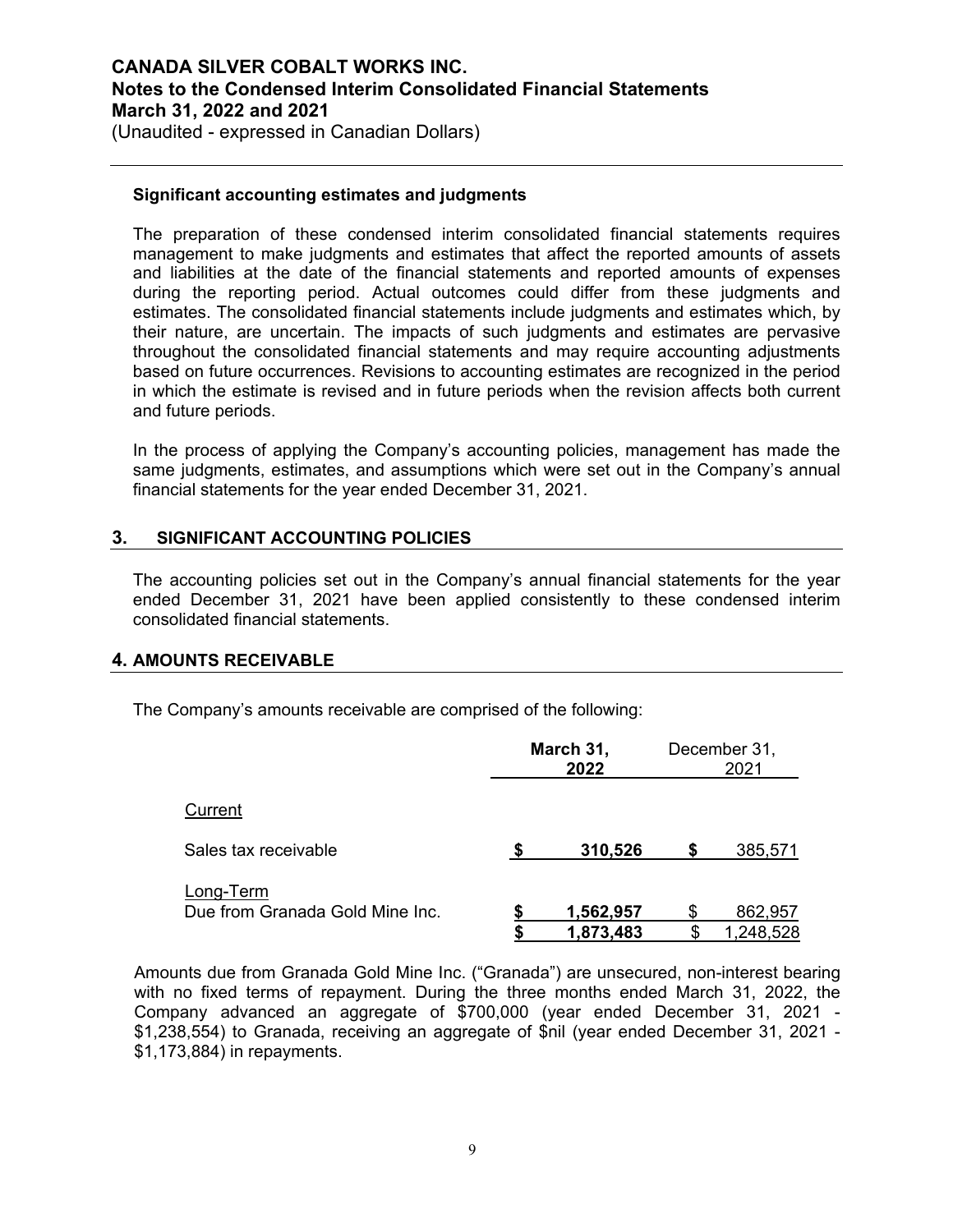(Unaudited - expressed in Canadian Dollars)

### **5. MARKETABLE SECURITIES**

The Company's marketable securities are comprised of the following:

|                                                                                        | As at March 31, 2022 |            |           | As at December 31, 2021 |
|----------------------------------------------------------------------------------------|----------------------|------------|-----------|-------------------------|
|                                                                                        | Cost                 | <b>FMV</b> | Cost      | <b>FMV</b>              |
|                                                                                        |                      | æ          |           |                         |
| Granada Gold Mine Inc.<br>13,093,000 shares<br>(December 31, 2021 - 11,454,000 shares) | 2,393,675            | 900.045    | 2,278,150 | 916,320                 |
| <b>Total marketable securities</b>                                                     | 2,393,675            | 900,045    | 2,278,150 | 916,320                 |

During the three months ended March 31, 2022 the Company acquired an additional 1,639,000 shares of Granada, a related party and shareholder of the Company, with which there are common directors and officers. The shares acquired during the period were acquired on secondary markets between January 13 and February 17, 2022 at prices between \$0.065 and \$0.075 per share.

During the period ended March 31, 2021 the Company acquired 10,500,000 shares of Granada. 500,000 shares were acquired on secondary markets between February 5 and February 9, 2021 at prices between \$0.18 and \$0.20 per share. 5,000,000 units were acquired through a private placement on February 23, 2021 at \$0.20 per unit. Each unit comprising one common share of the Granada and one share purchase warrant. Each whole warrant entitling the Company to purchase one additional common share of Granada at an exercise price of \$0.22 per share for a period of three years from closing. 5,000,000 shares were acquired through the exercise of 5,000,000 common share purchase warrants at an exercise price of \$0.22 per warrant.

### **6. EXPLORATION AND EVALUATION PROJECTS**

### **Castle Silver Mine Project, Ontario**

CCW holds a 100% interest in certain claims and parcels located in the Haultain and Nicol townships of Ontario. The property is subject to a sliding scale royalty on silver production which will start from 3% when the price of silver is US\$15 or lower per troy ounce and up to 5% when the price of silver is greater than US\$30 per troy ounce and a 5% gross overriding royalty on the sale of products derived from the property with a minimum annual payment of \$15,000 in the form of royalties on all future production from the property and a 1% net smelter return royalty ("NSR").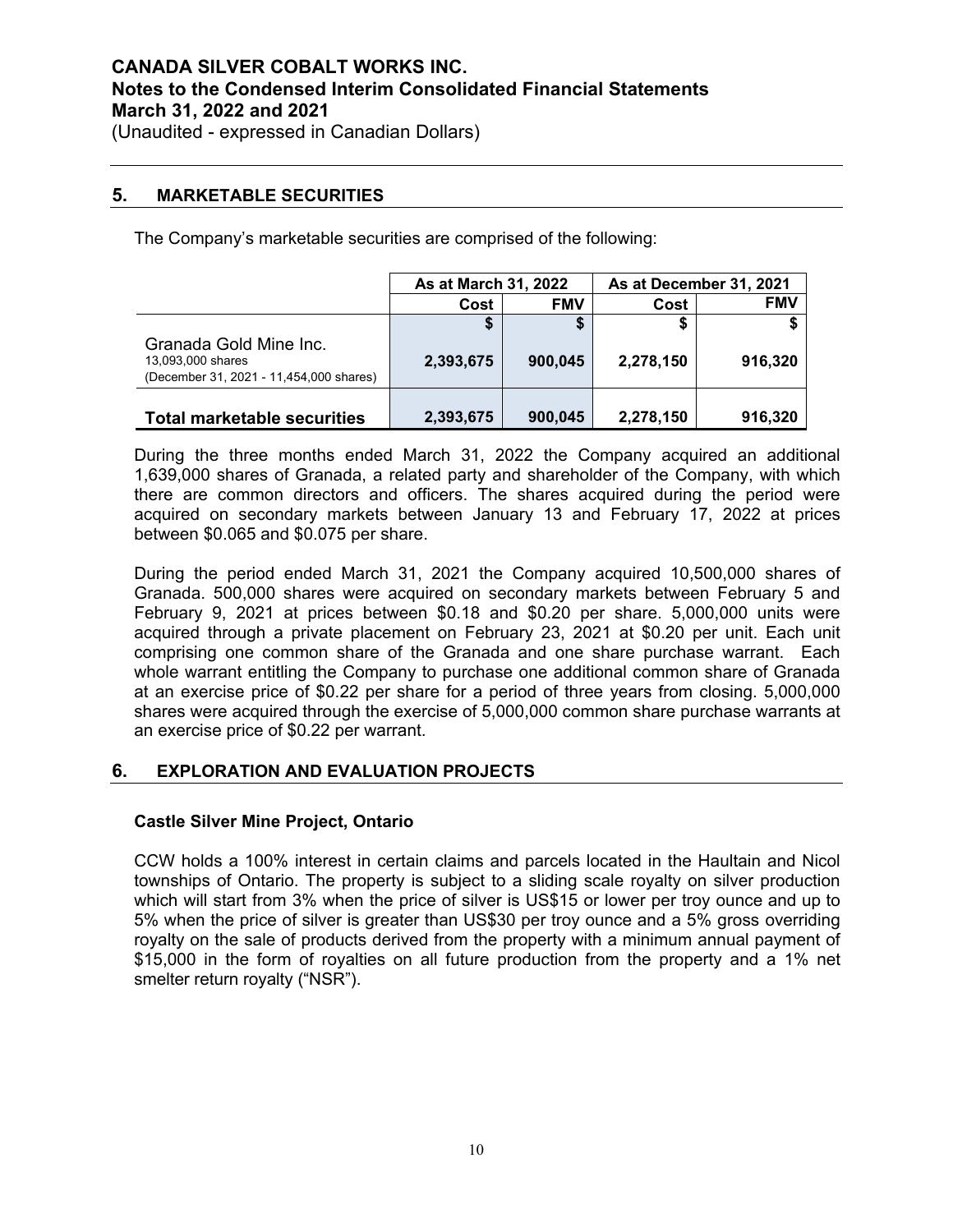(Unaudited - expressed in Canadian Dollars)

### **Castle East Property, Ontario**

In 2020, CCW entered into a Purchase and Sale Agreement with Granada, a related party with which there are common directors and officers, pursuant to which the Company repurchased from Granada a back-in option on five mining leases at Castle East, forming part of the Castle mine property near Gowganda, Ontario. In payment, CCW issued 2,941,000 common shares to Granada. Each of the shares were accompanied by one common share purchase warrant. Each warrant entitles Granada to acquire one additional common share of CCW for \$0.55 for a period of five years. The common shares issued were valued at \$1,764,600 based on a common share price of \$0.55, and the common share purchase warrants were valued at \$1,293,503 for total consideration of \$3,058,103. The warrants value is based on the Black Scholes option pricing model, using the following assumptions: share price of \$0.55, an exercise price of \$0.55, risk free interest rate of 0.38%, expected life of warrants of 5 years, expected volatility rate of 114%, and expected dividend rate of 0%.

### **Beaver Property, Ontario**

The Company holds a 100% interest in the Beaver and Violet cobalt and silver properties located in the township of Coleman, in northern Ontario, which are subject to a 3% NSR royalty. Each 1% can be purchased for \$1,500,000.

### **Eby-Otto Property, Ontario**

On July 28, 2021 the Company entered into an option agreement to acquire the Eby-Otto property in exchange for cash payments totalling \$364,000, payable over five years (\$90,000 paid) and the issuance of 800,000 common shares of the Company over a period of five years (100,000 issued and valued at \$33,000 based on the quoted market price of the Company's shares at the time of issuance). The Company will also be required to incur a total of \$2.4 million of exploration expendiures on the property during the five year period. The optionors will retain a 3% royalty on the property if the Company completes the entire option.

On August 30, 2021 the Company entered into an option agreement with a group of claimholders to acquire an additional property in exchange for, over a period of 5 years, cash payments totalling \$182,000 (\$20,000 paid), the issuance of 400,000 common shares of CCW (50,000 issued and valued at \$9,500 based on the quoted market price of the Company's share at the date of issuance) and incurring a total of \$1.2 million in exploration expenditures on the Property. In addition, the claim holders will retain a 3% royalty if CCW completes the entire option. CCW will be the operator and will manage all exploration work throughout the term of the option.

On February 8, 2022, the Company entered into an option agreement with Arnold Allsopp to acquire, over a period of 4 years, 100% of the property in return for cash payments totalling \$100,000 (\$25,000 – paid), the issuance of 400,000 common shares (100,000 issued, ascribed a fair value of \$53,750) and incurring a total of \$340,000 in exploration expenditures on the Property. In addition, Allsopp will retain a 3% royalty.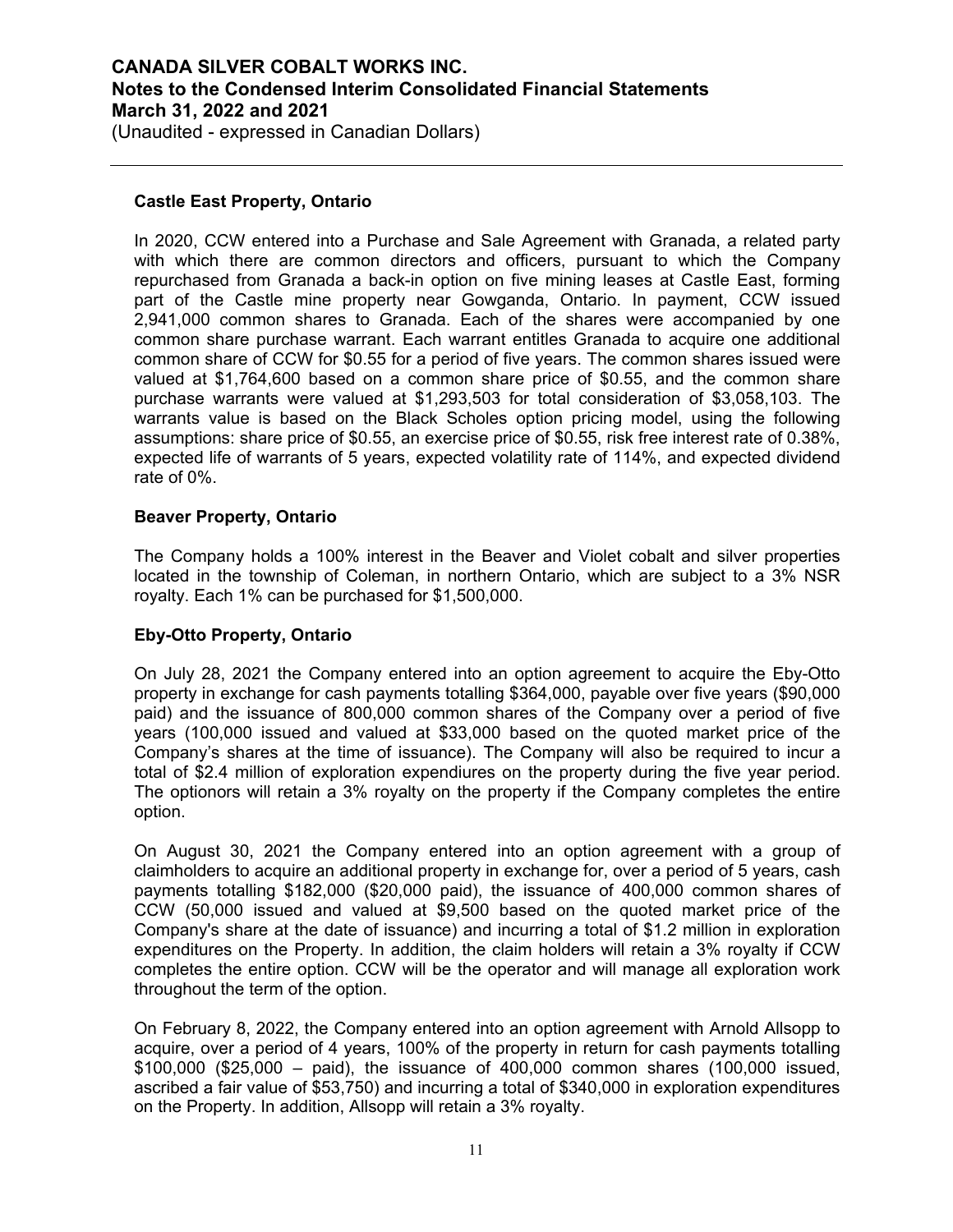(Unaudited - expressed in Canadian Dollars)

#### **Chute-des-Passes, Quebec**

On November 22, 2021, the Company entered into an acquisition agreement for 100% ownership of the 16 Chute-des-Passes Property claims jointly owned by SOQUEM INC. ("SOQUEM") (50%ownership) and MINES COULON INC. ("Mines Coulon") (50% ownership). The agreement is for the acquisition of 100% of the Chute des Passes property in return of payment of \$10,000 in cash and each vendor will retain an NSR. In consideration for the purchase of its interest in the Chute-des-Passes Property, the Company granted SOQUEM the right to receive a royalty of 0.5% of the net smelter return (NSR) on the Chutedes-Passes Property, half of which is redeemable for an amount of \$125,000. In return for the transfer of its interest in the Chute-des-Passes Property, the Company granted Mines Coulon the right to receive a royalty of 0.5% of the net smelter income (net smelter return or NSR) on the Chute-des-Passes Property, half of which is redeemable for an amount of \$125,000. There is also an existing NSR of 1%, of which 0.5% is redeemable for \$500,000. The total NSR on the property is 2% where 1% is redeemable for the sum of \$750,000.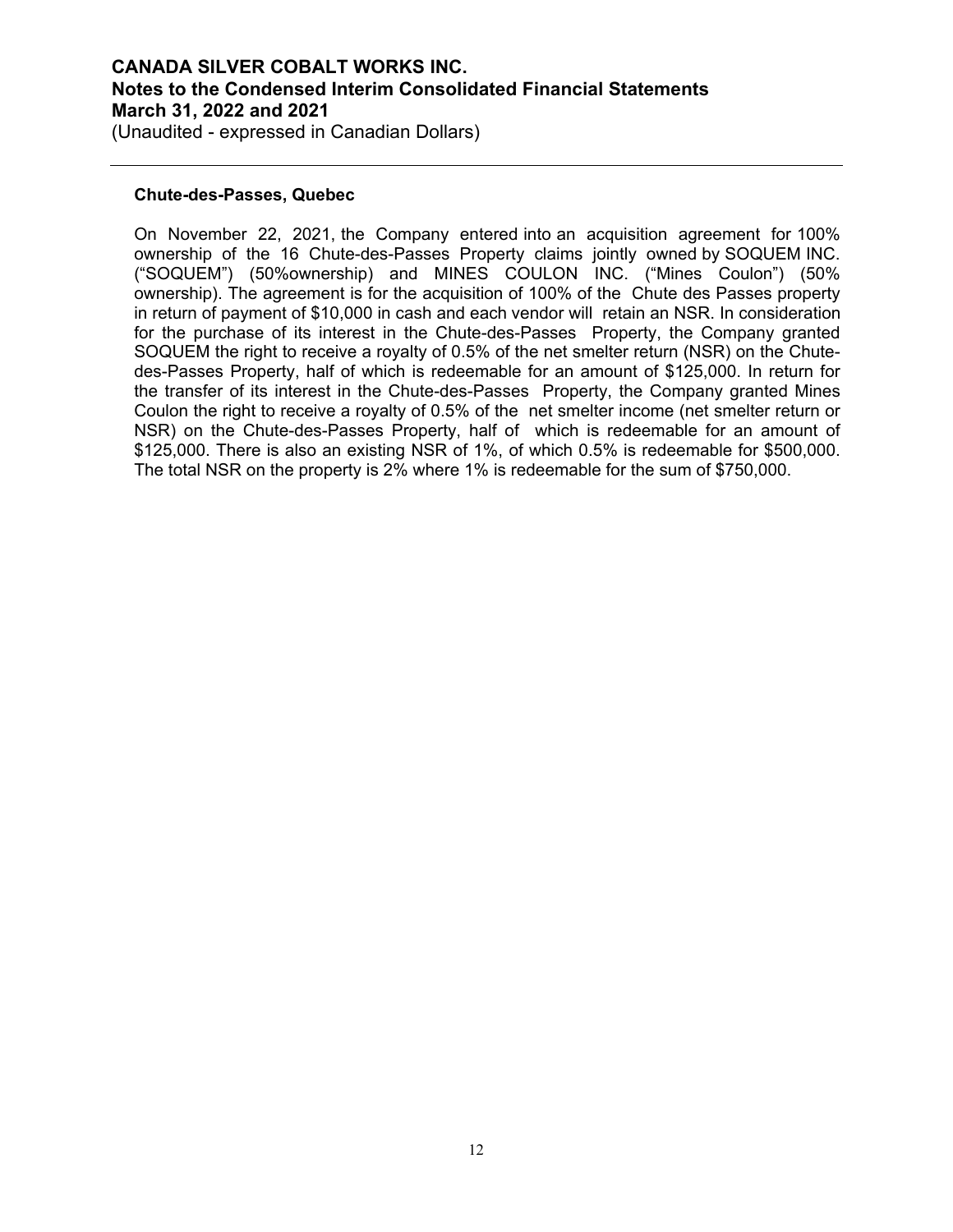(Unaudited - expressed in Canadian Dollars)

# **7. PROPERTY, PLANT, AND EQUIPMENT**

|                          |         | Building,   |           |           |
|--------------------------|---------|-------------|-----------|-----------|
|                          |         | machinery & |           |           |
|                          | Land    | equipment   | Vehicles  | Total     |
|                          | \$      | \$          | \$        | \$        |
| <b>COST</b>              |         |             |           |           |
|                          |         |             |           |           |
| As at December 31, 2020  | 210,312 | 1,596,890   | 211,988   | 2,019,190 |
| <b>Additions</b>         |         | 372,271     | 84,199    | 456,470   |
| As at December 31, 2021  | 210,312 | 1,969,161   | 296,187   | 2,475,660 |
| <b>Additions</b>         |         |             | 23,688    | 23,688    |
| <b>Dispositions</b>      |         |             | (21, 525) | (21, 525) |
|                          |         |             |           |           |
| As at March 31, 2022     | 210,312 | 1,969,161   | 298,350   | 2,477,823 |
|                          |         |             |           |           |
| <b>ACCUMULATED</b>       |         |             |           |           |
| <b>AMORTIZATION</b>      |         |             |           |           |
|                          |         |             |           |           |
| As at December 31, 2020  |         | 228,634     | 15,895    | 244,529   |
| Accumulated amortization |         | 204,895     | 58,849    | 263,744   |
| As at December 31, 2021  |         | 433,529     | 74,744    | 508,273   |
| Accumulated amortization |         | 55,102      | 17,281    | 72,383    |
| <b>Dispositions</b>      |         |             | (17,007)  | (17,007)  |
|                          |         |             |           |           |
| As at March 31, 2022     |         | 488,631     | 75,018    | 563,649   |
|                          |         |             |           |           |
| <b>NET BOOK VALUE</b>    |         |             |           |           |
|                          |         |             |           |           |
| As at December 31, 2020  | 210,312 | 1,368,256   | 196,093   | 1,774,659 |
| As at December 31, 2021  | 210,312 | 1,535,632   | 221,443   | 1,967,387 |
| As at March 31, 2022     | 210,312 | 1,480,530   | 223,332   | 1,914,174 |

During the three months ended March 31, 2022, certain equipment with a carrying value of \$4,518 was disposed of for gross proceeds of \$6,000. A gain on disposal of \$1,482 has been recorded on the Company's condensed interim statements of loss and comprehensive loss for the three months ended March 31, 2022.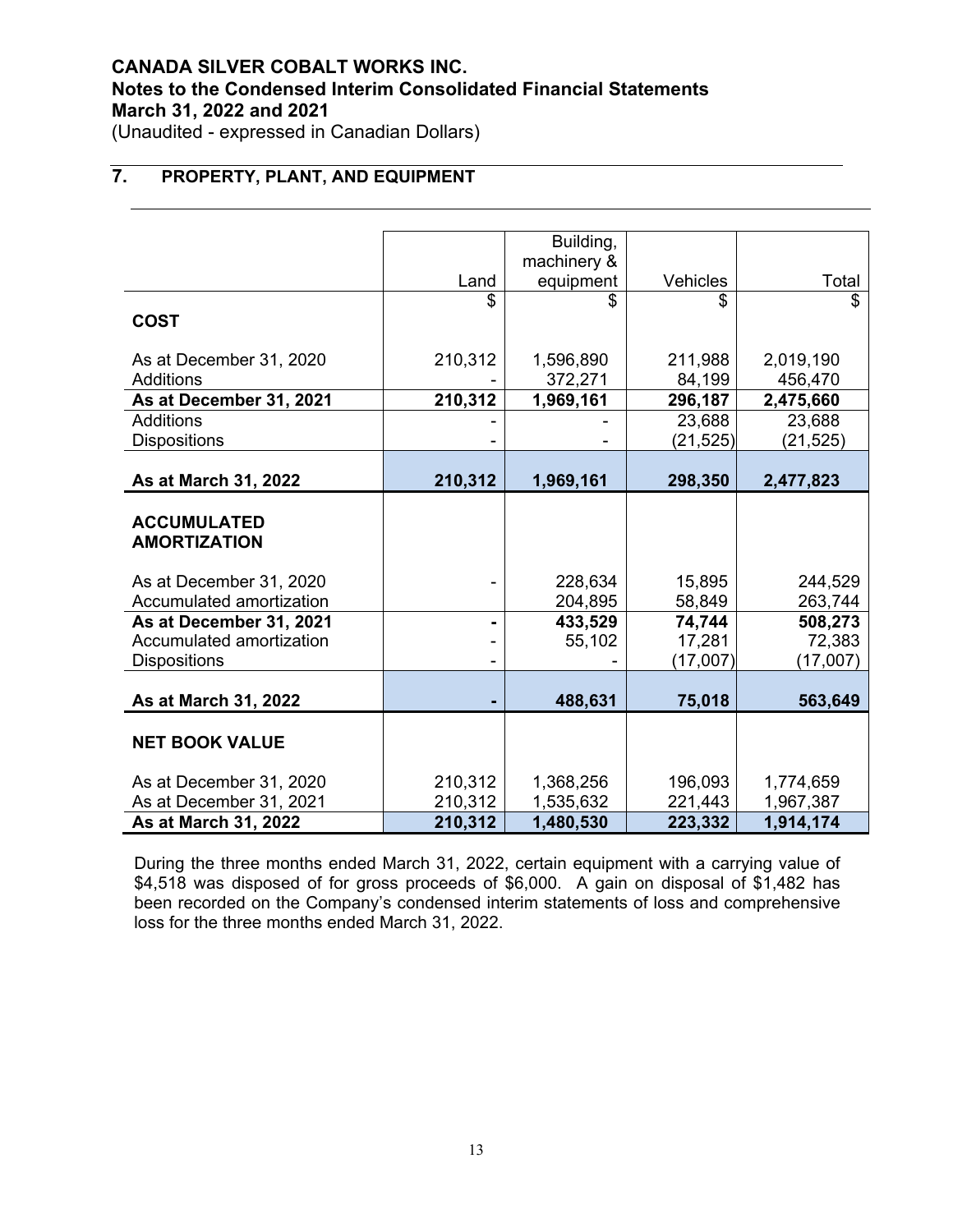(Unaudited - expressed in Canadian Dollars)

### **8. SHARE CAPITAL**

### **8.1 Authorized share capital**

The Company has an authorized share capital of an unlimited number of shares with no par value.

As at March 31, 2022, the Company had 177,837,816 common shares issued and outstanding (March 31, 2021: 120,810,064).

#### **8.2 Share issuance**

#### **a). Exercise of Warrants**

During the period ended March 31, 2022, the Company issued 250,000 common shares related to the exercise of 250,000 warrants at an exercise price of \$0.25 per share, for total consideration of \$62,500.

#### **b). Other**

During the period ended March 31, 2022 the Company issued 100,000 common shares ascribed a fair value of \$53,750 in accordance with a property option agreement related to the Company's Eby-Otto property. The shares were valued based on the quoted market price on the date of issuance.

#### **8.3 Stock Option Plan**

The Company has in place a stock option plan (the "Plan") under which officers, directors, employees and consultants are eligible to receive incentive stock options.

The aggregate number of common shares reserved for issuance under the Plan and common shares reserved for issuance under any other share compensation arrangement granted or made available by the Company from time to time may not exceed in aggregate 10% of the Company's common shares issued and outstanding at the time of grant. The term of any options granted under the Plan will be fixed by the Board of Directors and may not exceed ten years, but so long as the Company remains a "Tier 2" issuer under the policies of the Toronto Stock Exchange, options may not exceed a term of five years. The exercise price of options granted under the Plan will be determined by the Board of Directors, provided that it is not lower than the fair market value of the option shares on the date of the grant of the option.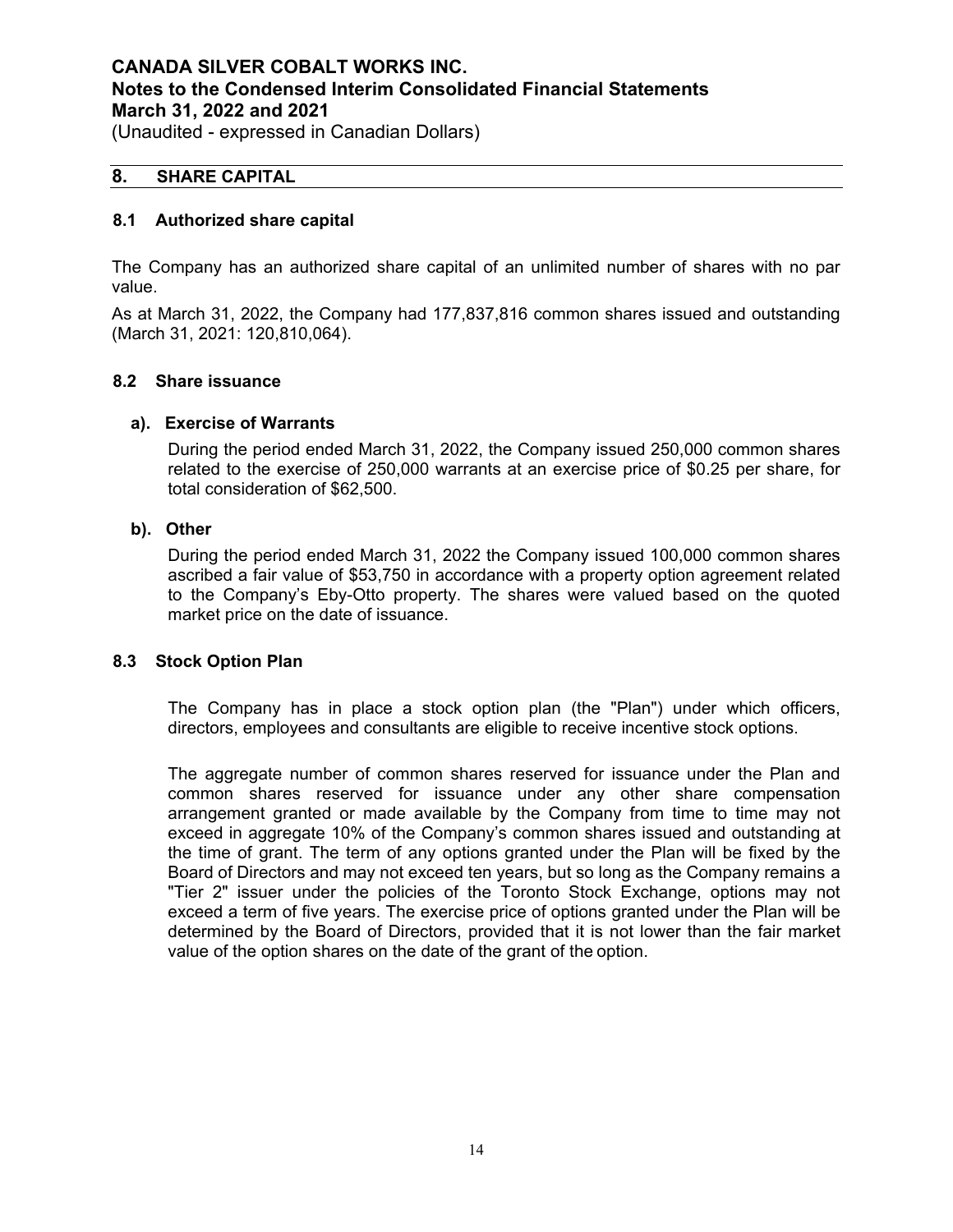(Unaudited - expressed in Canadian Dollars)

The terms of the plan are as follows:

- (i) the maximum number of shares that can be received by a beneficiary during any 12 month period is limited to 5% of issued and outstanding shares;
- (ii) the maximum number of shares that can be reserved for a consultant during any 12 month period is limited to a 2% of issued and outstanding shares; and
- (iii) the maximum number of shares that can be reserved for a supplier of investor relations services during any 12-month period is limited to 2% of issued and outstanding shares; moreover, the options granted may be exercised on a 12 month period after the grant, at the rate of 25% per quarter.

The following is a summary of the changes in the Company's stock option activities for the period ended March 31, 2022 and year ended December 31, 2021:

|                                  | March 31, 2022 |                  | December 31, 2021 |           |
|----------------------------------|----------------|------------------|-------------------|-----------|
|                                  |                | <b>Weighted-</b> |                   | Weighted- |
|                                  |                | average          |                   | average   |
|                                  | Number of      | exercise         | Number of         | exercise  |
|                                  | options        | price            | options           | price     |
|                                  |                |                  |                   | \$        |
| Outstanding, beginning of period | 10,558,000     | 0.317            | 9,351,000         | 0.343     |
| Granted                          | 1,220,335      | 0.23             | 4,120,000         | 0.262     |
| Exercised                        |                | ۰.               | (1,413,000)       | 0.246     |
| <b>Expired</b>                   | (975,000)      | 0.25             | (1,500,000)       | 0.403     |
|                                  |                |                  |                   |           |
| Outstanding, end of period       | 10,803,335     | 0.308            | 10,558,000        | 0.317     |
| Exercisable, end of period       | 10,803,335     | 0.308            | 10,558,000        | 0.317     |

The following table summarizes information regarding stock options outstanding and exercisable as at March 31, 2022:

| <b>Exercise price</b> | Number of<br>options<br>outstanding | Number of<br>options<br>exercisable | <b>Weighted-</b><br>average<br>remaining<br>contractual<br>life<br>(years) | <b>Weighted-</b><br>average<br>exercise<br>price |
|-----------------------|-------------------------------------|-------------------------------------|----------------------------------------------------------------------------|--------------------------------------------------|
| <b>Options</b>        |                                     |                                     |                                                                            |                                                  |
| $$0.050 - $0.200$     | 100,000                             | 100,000                             | 0.24                                                                       | 0.200                                            |
| $$0.210 - $0.300$     | 6,260,335                           | 6,185,335                           | 1.81                                                                       | 0.248                                            |
| $$0.310 - $0.400$     | 2,130,000                           | 2,130,000                           | 2.10                                                                       | 0.336                                            |
| $$0.410 - $0.700$     | 2,313,000                           | 2,313,000                           | 2.99                                                                       | 0.479                                            |
|                       |                                     |                                     |                                                                            |                                                  |
| <b>Total</b>          | 10,803,335                          | 10,728,335                          | 2.08                                                                       | 0.308                                            |

The weighted average fair value of the options granted the three months ended March 31, 2022 was estimated at \$0.102 per option at the grant date using the Black-Scholes option pricing model.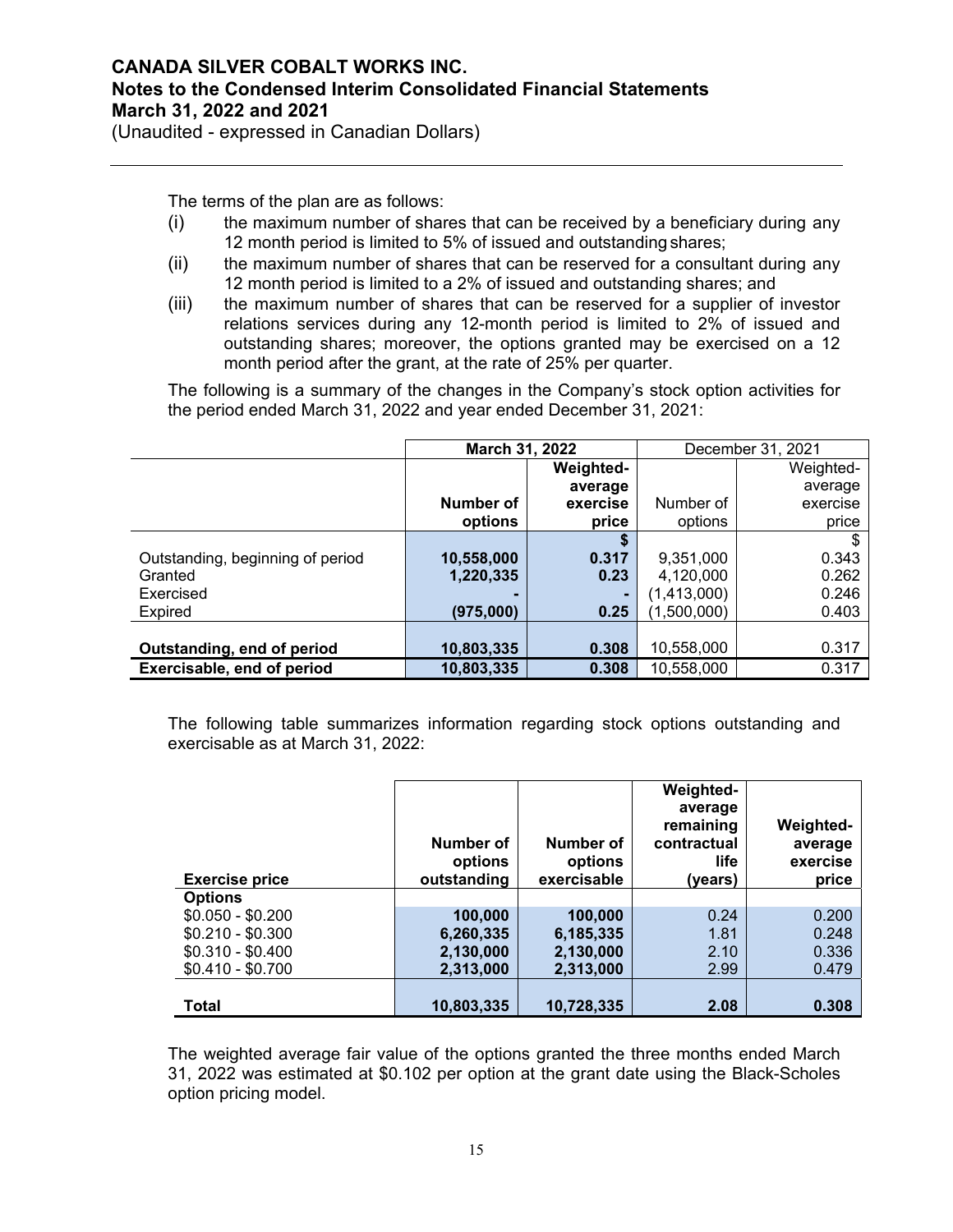The weighted average assumptions used for the calculation were:

(Unaudited - expressed in Canadian Dollars)

|                             | March 31                 | December 31, |
|-----------------------------|--------------------------|--------------|
|                             | 2022                     | 2021         |
| Risk free interest rate     | 1.48%                    | 0.99%        |
| Expected life               | 1.95                     | 2.9 years    |
| <b>Expected volatility</b>  | 82%                      | 82.50%       |
| Stock price                 | 0.23                     | 0.26         |
| Expected dividend per share | $\overline{\phantom{a}}$ |              |

Expected volatility was calculated using historical daily closing share prices for the Company's common shares using the same time period as the life of the option.

#### **8.4 Share purchase warrants**

The following is a summary of the changes in the Company's share purchase warrants for the period ended March 31, 2022 and year ended December 31, 2021:

|                                  | March 31, 2022 |                  | December 31, 2021 |           |
|----------------------------------|----------------|------------------|-------------------|-----------|
|                                  |                | <b>Weighted-</b> |                   | Weighted- |
|                                  |                | average          |                   | average   |
|                                  | Number of      | exercise         | Number of         | exercise  |
|                                  | warrants       | price            | warrants          | price     |
|                                  |                | S                |                   | S         |
| Outstanding, beginning of period | 67,964,803     | 0.282            | 27, 187, 793      | 0.739     |
| Granted                          |                |                  | 41,033,010        | 0.276     |
| Exercised                        | (250,000)      | 0.250            | (165,000)         | 0.550     |
| <b>Expired</b>                   |                |                  | (91,000)          | 0.500     |
|                                  |                |                  |                   |           |
|                                  |                |                  |                   |           |
| Outstanding, end of period       | 67,714,803     | 0.282            | 67,964,803        | 0.282     |

During the three months ended March 31, 2022, the Company did not issue any warrants.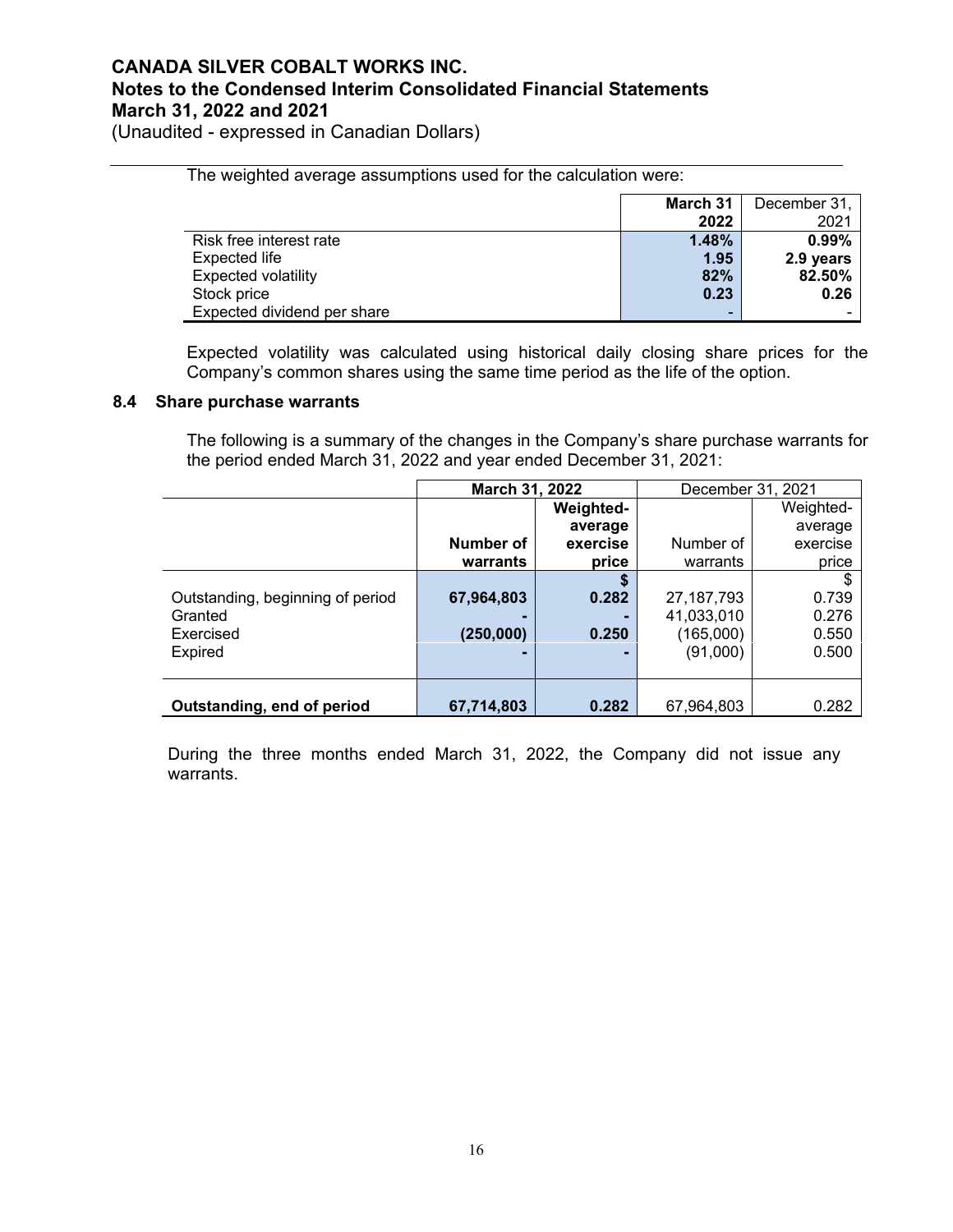(Unaudited - expressed in Canadian Dollars)

The following table summarizes information regarding share purchase warrants outstanding and exercisable as at March 31, 2022:

|                       |                           | <b>Weighted-</b> |                  |
|-----------------------|---------------------------|------------------|------------------|
|                       |                           | average          | <b>Weighted-</b> |
|                       |                           | remaining        | average          |
|                       | <b>Number of warrants</b> | contractual life | exercise         |
| <b>Exercise price</b> | outstanding               | (years)          | price            |
| \$0.21                | 2,297,425                 | 1.57             | \$0.21           |
| \$0.24                | 984,595                   | 1.72             | \$0.24           |
| \$0.25                | 34,066,009                | 1.57             | \$0.25           |
| \$0.50                | 2,785,493                 | 1.92             | \$0.50           |
| \$0.55                | 6,507,071                 | 2.92             | \$0.55           |
| \$0.58                | 1,152,128                 | 1.02             | \$0.58           |
| \$0.60                | 2,282,853                 | 1.24             | \$0.60           |
| \$0.65                | 12,485,231                | 1.40             | \$0.65           |
| \$0.70                | 1,156,665                 | 0.20             | \$0.70           |
| \$0.80                | 3,997,333                 | 0.65             | \$0.80           |
|                       |                           |                  |                  |
| <b>Total</b>          | 67,714,803                | 1.58             | \$0.282          |

### **9. RELATED PARTY TRANSACTIONS**

The Company has entered into agreements with officers of the Company and private companies controlled by officers and directors of the Company for management consulting, geological consulting and other services required by the Company.

In accordance with IAS 24, key management personnel are those persons having authority and responsibility for planning, directing and controlling the activities of the Company directly or indirectly, including any directors (executive and non-executive) of the Company.

The remuneration of officers and directors of the Company for the three months ended March 31, 2022 was \$153,999 (three months ended March 31, 2021 - \$156,552) and share based payments valued at \$nil (three months ended March 31, 2021 - \$nil).

As at March 31, 2022, \$28,805 due to related parties was included in trade payables and accrued liabilities related to consulting fees and reimbursable expenses (December 31, 2021 - \$nil).

At March 31, 2022 the Company was owed \$1,562,957 (December 31, 2021 - \$862,957) from Granada, a related party with which there are common directors and officers.

Included in exploration and evaluation expenses for the three months ended March 31, 2022 was \$27,400 (three months ended March 31, 2021 - \$nil) in equipment rental costs from Granada. As at March 31, 2022, \$7,345 was included in trade payables and accrued liabilities related to this rental December 31, 2021 - \$nil)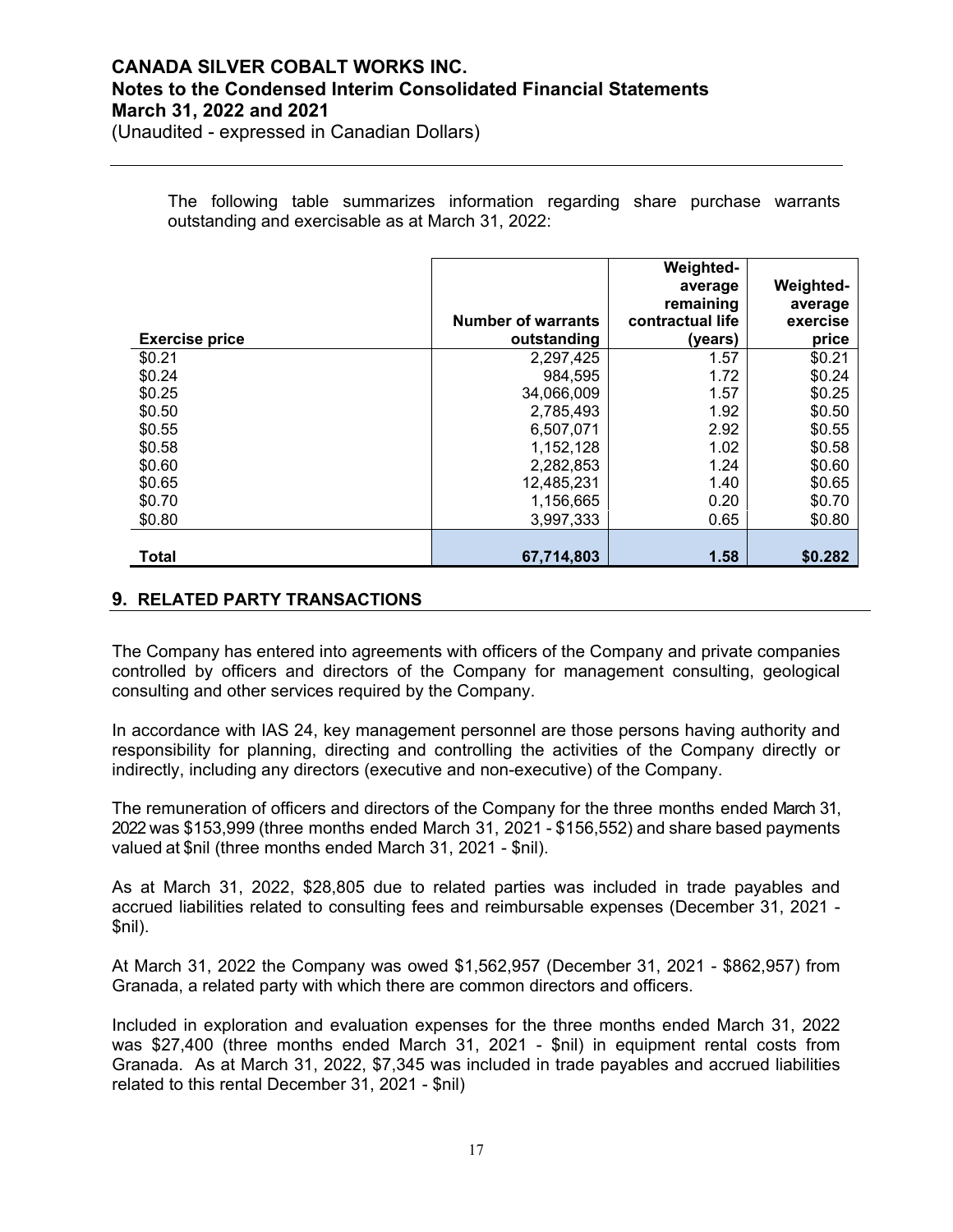(Unaudited - expressed in Canadian Dollars)

Included in prepaid expenses is \$185,000 (December 31, 2020 - \$200,000) in prepaid rent paid to a company controlled by a family member of one of the directors and officers of the Company. During the three months ended March 31, 2022, \$15,000 in facility rent was charged to exploration and evaluation expenses (three months ended March 31, 2021 - \$nil)

See also notes 4, 5 and 12.

The Company's Capital Management policies set out in the Company's annual financial statements for the year ended December 31, 2021 have been applied consistently for the period ended March 31, 2022.

### **10. FINANCIAL INSTRUMENTS AND RISK FACTORS**

The Company's risk exposures and the impact on the Company's financial instruments are summarized below:

#### **Credit Risk**

Credit risk is the risk of loss associated with counterparty's inability to fulfill its payment obligations. The Company is exposed to credit risk on its cash and amounts receivable. The Company has deposited its cash with reputable financial institutions, from which management believes the risk of loss is minimized. As at March 31, 2022 and December 31, 2021 cash was held with major Canadian financial institutions. Management believes that the risk of loss from amounts receivable is low. The Company is also exposed to credit risk with risk with respect to the amount owing from Granada. Refer to note 4 for details.

#### **Liquidity Risk**

The Company's approach to managing liquidity risk is to ensure that it will have sufficient liquidity to meet liabilities when due. There can be no assurance that the Company will be successful in its efforts to arrange additional financing on terms satisfactory to the Company. If additional financing is raised by the issuance of shares from the treasury of the Company, existing shareholders ownership may be diluted. See note 12, *Subsequent Events*.

#### **Market Risk**

Market risk is the risk of loss that may arise from changes in market factors such as interest rates and commodity and equity prices.

(a) Interest rate risk

The Company is not exposed to interest rate risk as it does not have interest bearing debt.

#### (b) Commodity price risk

The ability of the Company to develop its mineral properties and the future profitability of the Company is directly related to the market prices of silver, cobalt and nickel.

#### (c) Share price risk

The Company is exposed to share price risk related to the common shares of Granada. A 10% change in the share price of the Company's marketable securities would result in a corresponding change to net loss in the amount of \$90,005 for the three months ended March 31, 2022.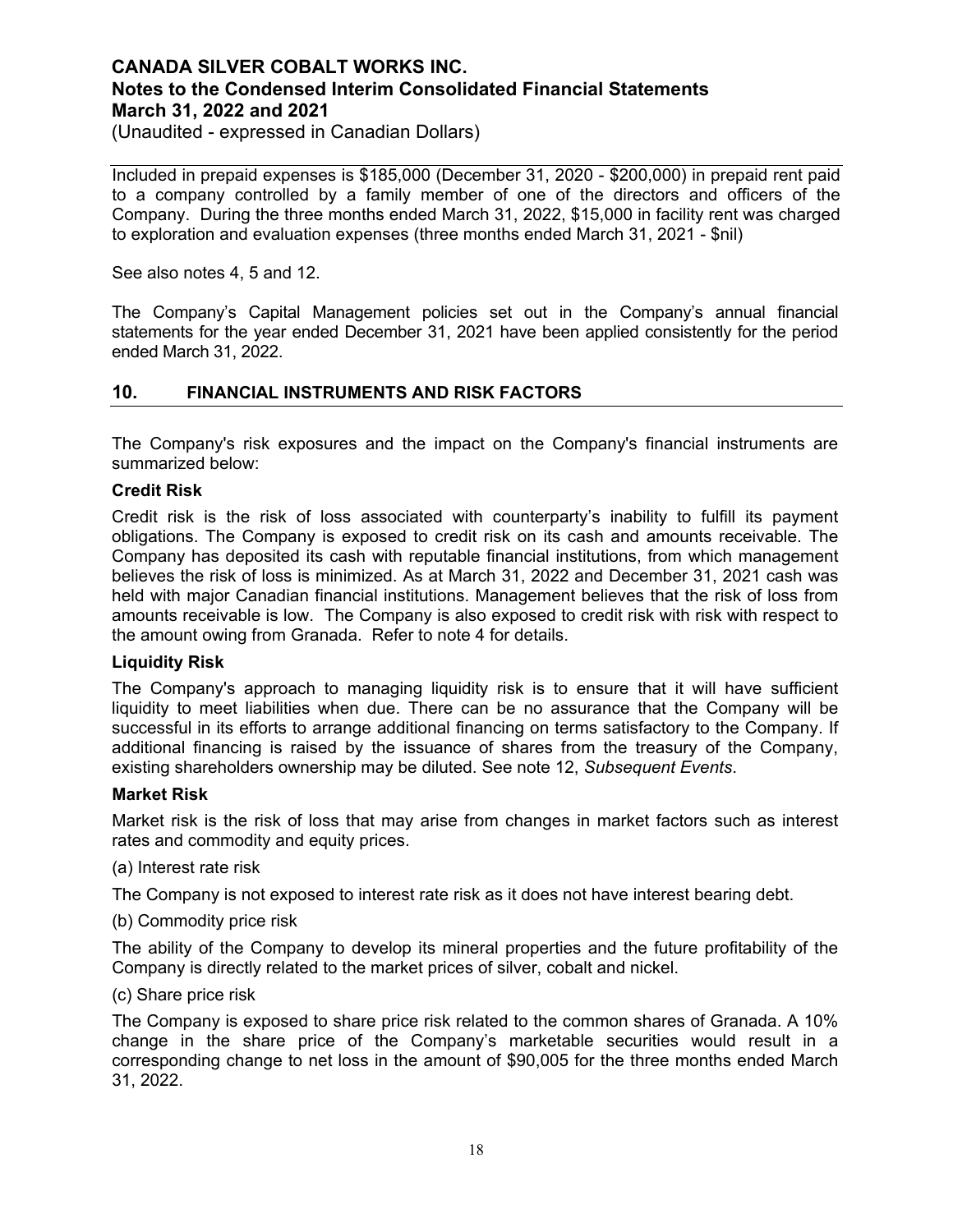(Unaudited - expressed in Canadian Dollars)

### **Currency Risk**

As the Company transacts business in Canadian dollars, there is minimal foreign currency risk at March 31, 2022 and December 31, 2021.

### **11. COMMITMENTS AND CONTINGENCIES**

### (a) Environmental Contingencies

The Company's exploration activities are subject to various laws and regulations governing the protection of the environment. These laws and regulations are continually changing and generally becoming more restrictive. The Company has made, and expects to make in the future, expenditures to comply with such laws and regulations.

### (b) Flow-Through Shares

The Company has indemnified the subscribers of current and previous flow-through share offerings against any tax related amounts that may become payable by the subscribers as a result of the Company not meeting this expenditure commitment. As at March 31, 2022 the Company has a remaining commitment to incur \$3,966,623 of expenses as required under the flow-through share offerings during 2022. These expenses must be incurred prior to December 31, 2022.

### (c) Management Contracts

The Company is party to multiple management contracts. Upon the occurrence of certain events such as a change in control, the contract requires payment of up to \$604,000. As a triggering event has not taken place, the contingent payment has not been reflected in these financial statements.

The Company has entered into a Memorandum of Understanding ("MOU") with the Matachewan First Nation community in connection with certain exploration and evaluation programs in their area; to support the engagement process two per cent of the exploration costs are provided to the First Nation, calculated and paid on an annual basis following the end of the calendar year.

In addition, the Company has entered into a second MOU with both Temagami First Nation and Teme-Augama Nation to provide a framework process for consultation during the life of the project.

The MOUs also include terms outlining environmental protection, employment, training and business opportunities, and mitigation of impacts on the traditional pursuits of the members of the First Nation communities.